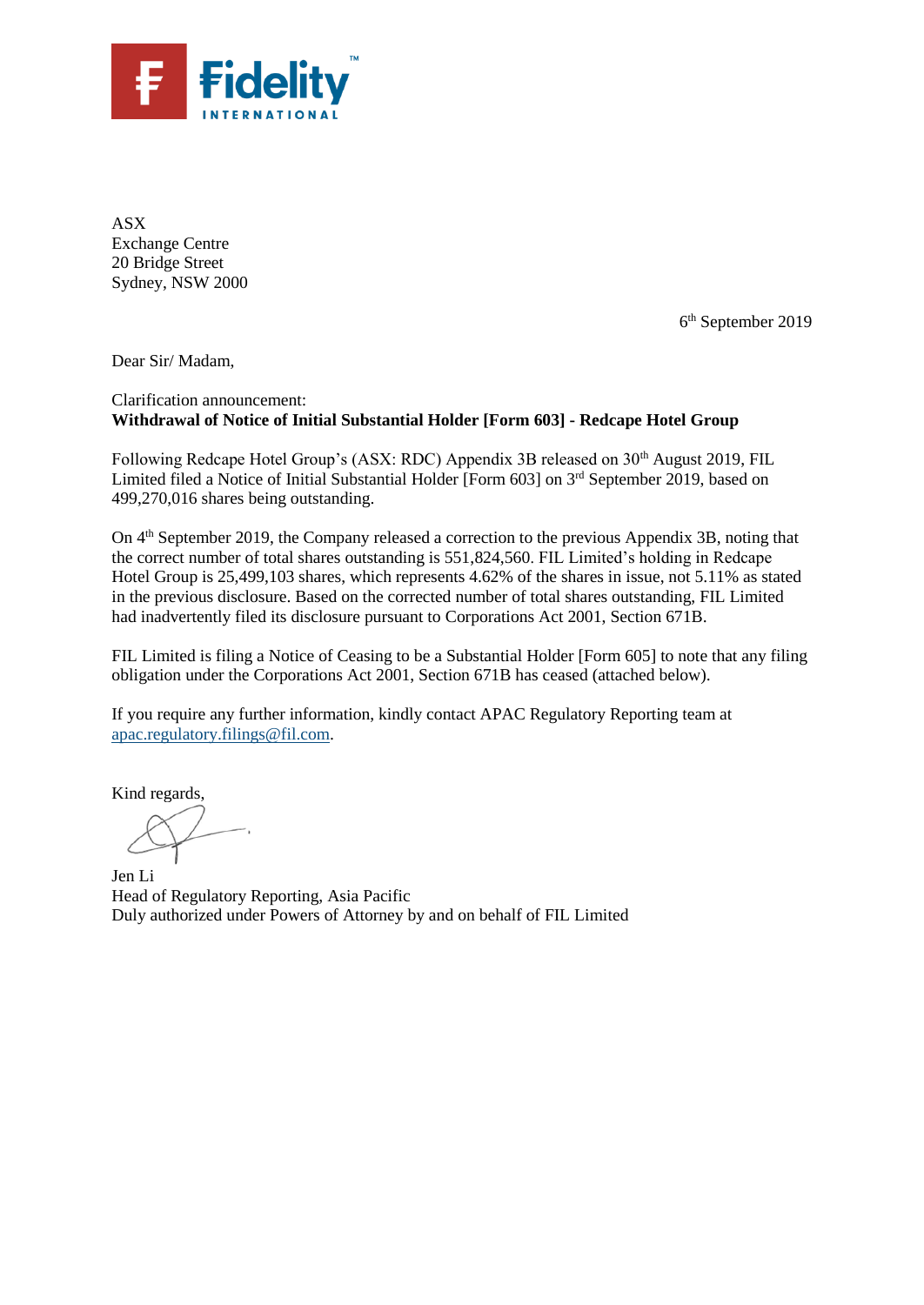# **Form 605 Corporations Act 2001 Section 671B**

# **Notice of Ceasing to be a Substantial Holder**

To: **REDCAPE HOTEL GROUP** ACN/ARSN:

# **1. Details of substantial holder (1)**

Name: FIL Limited and the entities listed in Annexure A ("FIL") ACN/ARSN (if applicable)

The holder ceased to be a substantial holder on 30 August 2019 The previous notice was given to the company on 03 September 2019 The previous notice was dated **03 September 2019** 

### **2. Changes in relevant interests**

Particulars of each change in, or change in the nature of, a relevant interest (2) of the substantial holder or an associate (3)in voting securities of the company or scheme, since the substantial holder was last required to give a substantial holding notice to the company or scheme are as follows:

N/A

\* On 30 August 2019, the Company filed an Appendix 3B notifying the number of issued stapled securities was updated from 551,445,932 to 499,270,016 causing the percentage level of the interest in the shares to increase.

\*The Company corrected the number of issued stapled securities from 499,270,016 to 551,824,560 on 4 September 2019, according to the Appendix 3B released on 4 September 2019 as a correction to Appendix 3B released on 30 August 2019. As a result, the percentage level of the interest in the shares decreased.

### **3. Resulting interest**

|                         | Class of Securities (4)   Number of securities   Person's votes (5) |            | Voting power (6) |
|-------------------------|---------------------------------------------------------------------|------------|------------------|
| <b>STAPLED SECURITY</b> | 25,499,103                                                          | 25,499,103 | 4.62%丨           |

### **4. Changes in Association**

The persons who have become associates (2) of, ceased to be associates of, or have changed the nature of their association (7) with, the substantial holder in relation to voting interests in the company or scheme are as follows:

| $\cdots$<br><b>ACN/ARSN</b><br>Name<br>applicable)<br>and<br>(It | <b>Nature</b><br>association<br>Οt |
|------------------------------------------------------------------|------------------------------------|
| N/A                                                              |                                    |

# **5. Addresses**

The addresses of persons named in this form are as follows: